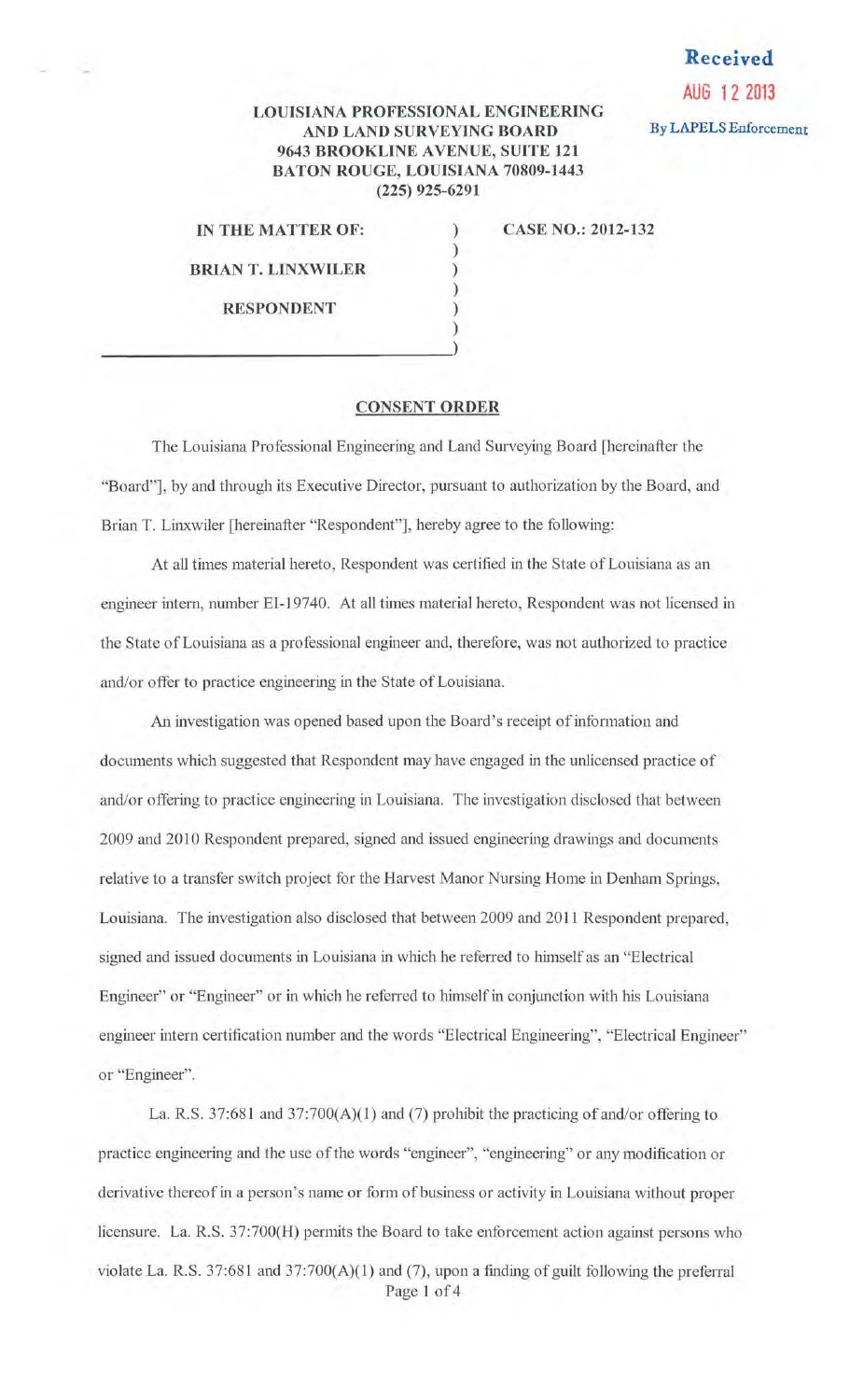of charges, notice and hearing and a majority vote of its entire membership authorized to participate in the proceeding. La. R.S. 37:681, La. R.S. 37:700(A)(l) and (7), and La. R.S. 37:700(H) were in effect at all times material hereto.

It is undisputed that at all times material hereto Respondent was not licensed to practice and/or offer to practice engineering in Louisiana and that between 2009 and 2011 Respondent practiced and/or offered to practice engineering and used the words "engineer" and "engineering" in conjunction with his name and business activities in Louisiana without proper licensure.

By letter dated July 10, 2013, the Board gave notice to Respondent that it was considering the preferral of charges against Respondent on the grounds that he may have violated La. R.S. 37:681 and 37:700(A)(l) and (7), relative to practicing and/or offering to practice engineering and using the words "engineer", "engineering" or any modification or derivative thereof in a person's name or form of business or activity in Louisiana without proper licensure.

Wishing to dispense with the need for further enforcement action and to conclude the instant proceeding without further delay and expense, for the purpose of this proceeding only, Respondent and the Board do hereby enter into this Consent Order, in which Respondent of his own free will consents to the issuance of a Consent Order by the Board, wherein Respondent agrees to (a) pay a fine of two thousand  $(\$2,000.00)$  dollars, (b) pay administrative costs of six hundred thirty and 39/100 (\$630.39) dollars, (c) immediately cease and desist the practicing of and/or offering to practice engineering and the use of the words "engineer", "engineering" or any modification or derivative thereof in referring to himself, in conjunction with his name or in describing or promoting his business or activities in Louisiana until such time as he is duly licensed by the Board, (d) successfully complete the Board's online Louisiana Laws and Rules Quiz, (e) successfully complete the Board's online Louisiana Professionalism and Ethics Quiz and (f) the publication of this Consent Order on the Board's website and a summary of this matter in the Board's official journal, the *Louisiana Engineer and Surveyor Journal,* and the reporting of this matter to the National Council of Examiners for Engineering and Surveying (NCEES), identifying Respondent by name.

Respondent admits to violations of the referenced laws and/or rules regarding the practicing of and/or offering to practice engineering and the use of the words "engineer", "engineering" or any modification or derivative thereof in a person's name or form of business or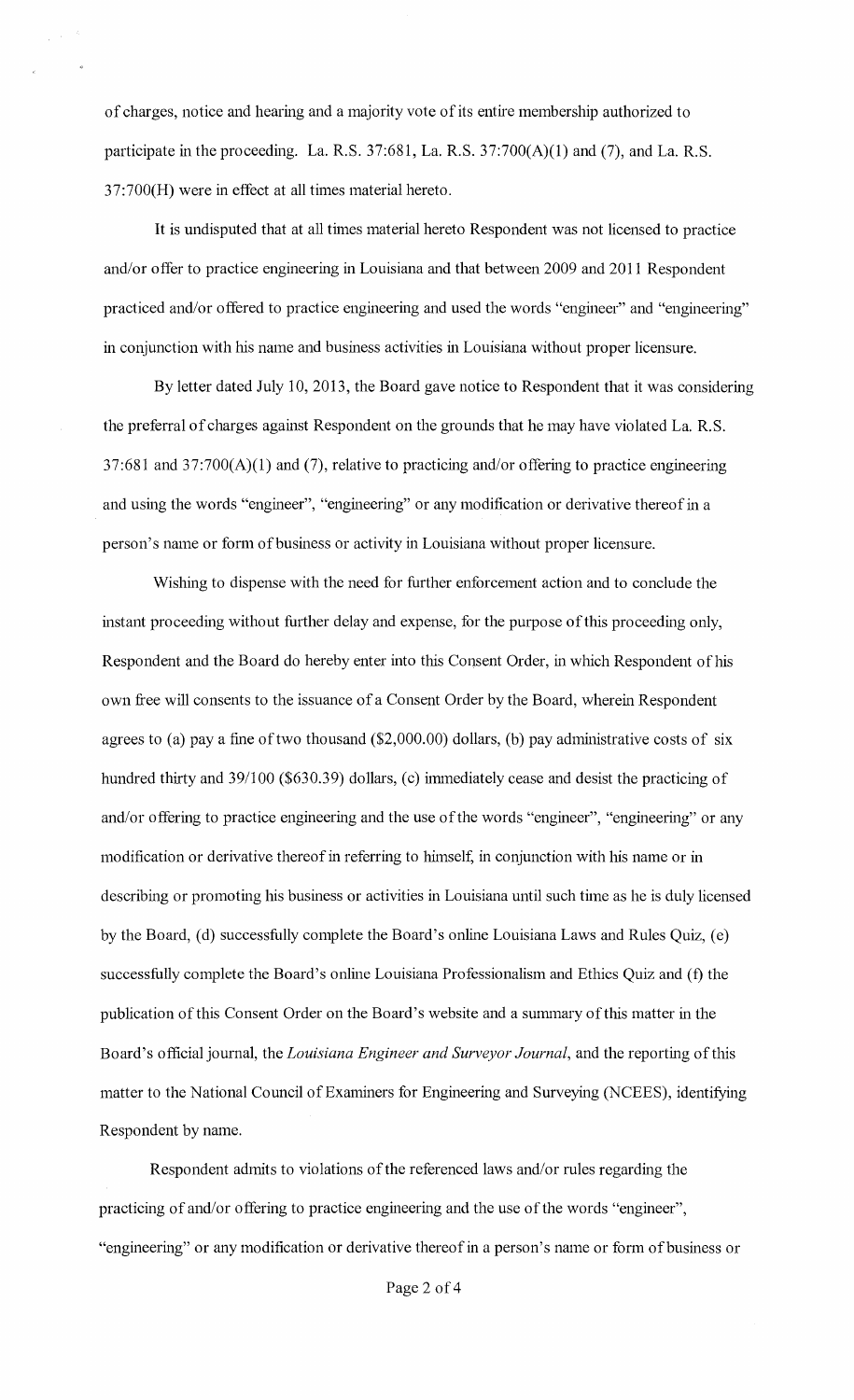activity in Louisiana without proper licensure. Respondent acknowledges awareness of said laws and/or rules and states that he will comply with all applicable laws and rules henceforth. Respondent has been advised of his right to appeal; and he states affinnatively that he has been afforded all administrative remedies due him under the law. Respondent further acknowledges awareness of the fact that the signed original of this Consent Order will remain in the custody of the Board as a public record and will be made available for public inspection and copying upon request.

Therefore, in consideration of the foregoing and by signing this Consent Order, Respondent does hereby waive his right to a hearing before the Board, to the presenting of evidence and witnesses on his behalf, to Findings of Fact and Conclusions of Law in this case, and to judicial review of this Consent Order.

Respondent hereby represents (a) that he fully understands the meaning and intent of this Consent Order, including but not limited to its final and binding effect, (b) that he has voluntarily entered into this Consent Order and that no other promise or agreement of any kind has been made to or with him by any person whatsoever to cause the execution of this instrument and (c) that the sanctions set forth in this Consent Order do not prevent the Board from taking further disciplinary or enforcement action against Respondent on matters not specifically addressed in this Consent Order.

WHEREFORE, the Louisiana Professional Engineering and Land Surveying Board and Respondent agree that:

1. Respondent shall pay a fine of two thousand (\$2,000.00) dollars, which shall be tendered to the Board by certified check payable to the Board, due upon the signing of this Consent Order; and

2. Respondent shall pay administrative costs of six hundred thirty and 39/100 (\$630.39) dollars, which shall be tendered to the Board by certified check payable to the Board, due upon the signing of this Consent Order; and

3. Respondent shall immediately cease and desist the practicing of and/or offering to practice engineering and the use of the words "engineer", "engineering" or any modification or derivative thereof in referring to himself, in conjunction with his name or in describing or